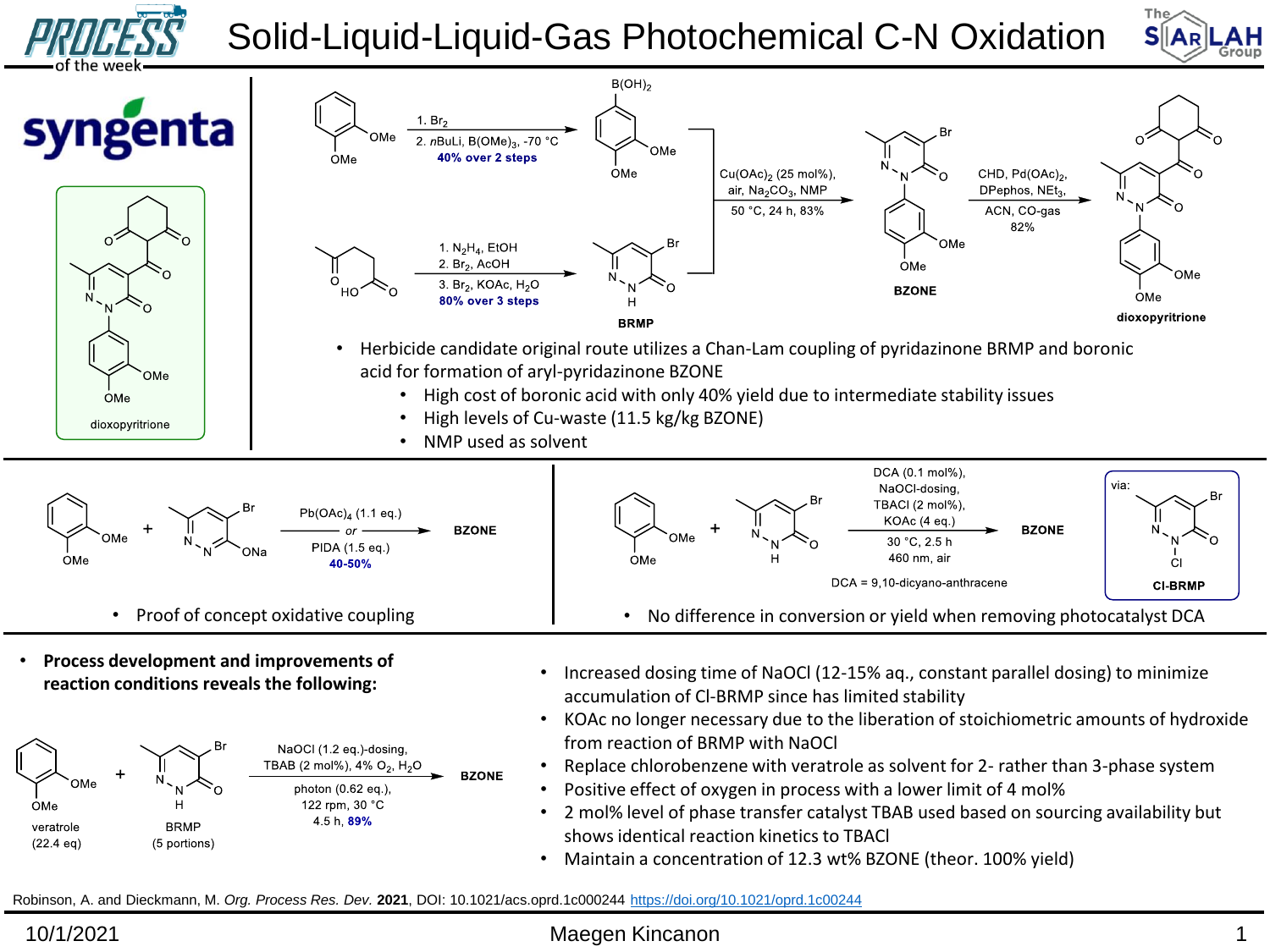

## Solid-Liquid-Liquid-Gas Photochemical C-N Oxidation





- **Without Rose Bengal: 5%**
- Oxygen and light required to achieve high levels of conversion and yield suggests singlet oxygen inserts into C-H bonds with low BDE as confirmed by use of singlet oxygen photosensitizer Rose Bengal



• Catalytic peroxides being involved in mechanism tested by use of MEK peroxide and cumene hydroperoxide in the absence of light which confirmed by having a very similar selectivity profile

• Byproducts confirm undergoes radical mechanism



• **Mechanism** (photocatalyst (PC) formed *in situ*, undefined species)